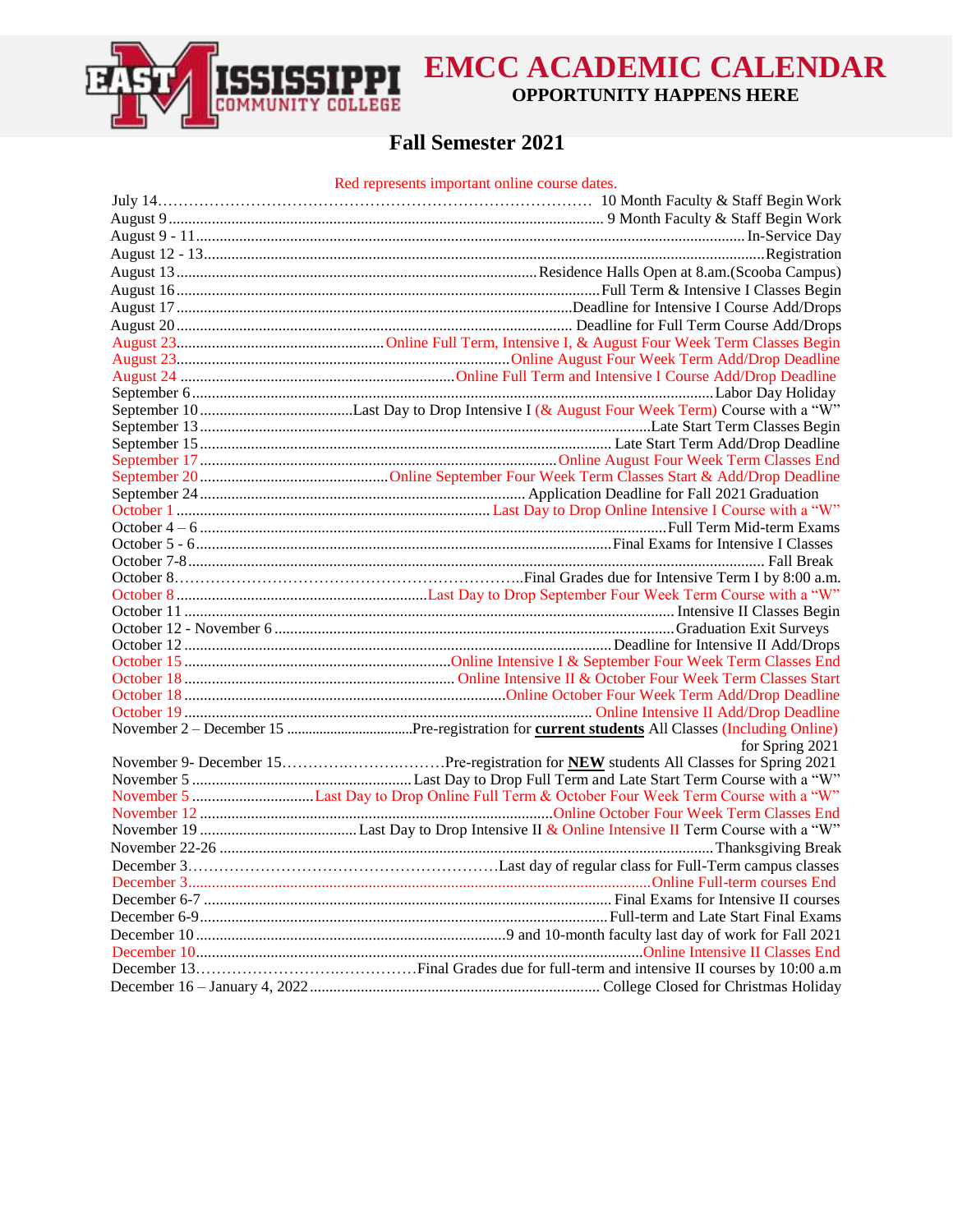# **Winter Term 2021**

| Last day to Add/Drop for Winter Online (Traditional) Term |
|-----------------------------------------------------------|
|                                                           |
|                                                           |
|                                                           |
|                                                           |

#### **Spring Semester 2022**

| Red represents important online course dates |
|----------------------------------------------|
| $C_{\Omega}$ llege resume                    |

| for Summer and Fall 2021 |
|--------------------------|
|                          |
|                          |
|                          |
| for Summer and Fall 2021 |
|                          |
|                          |
|                          |
|                          |
|                          |
|                          |
|                          |
|                          |
|                          |
|                          |
|                          |
|                          |